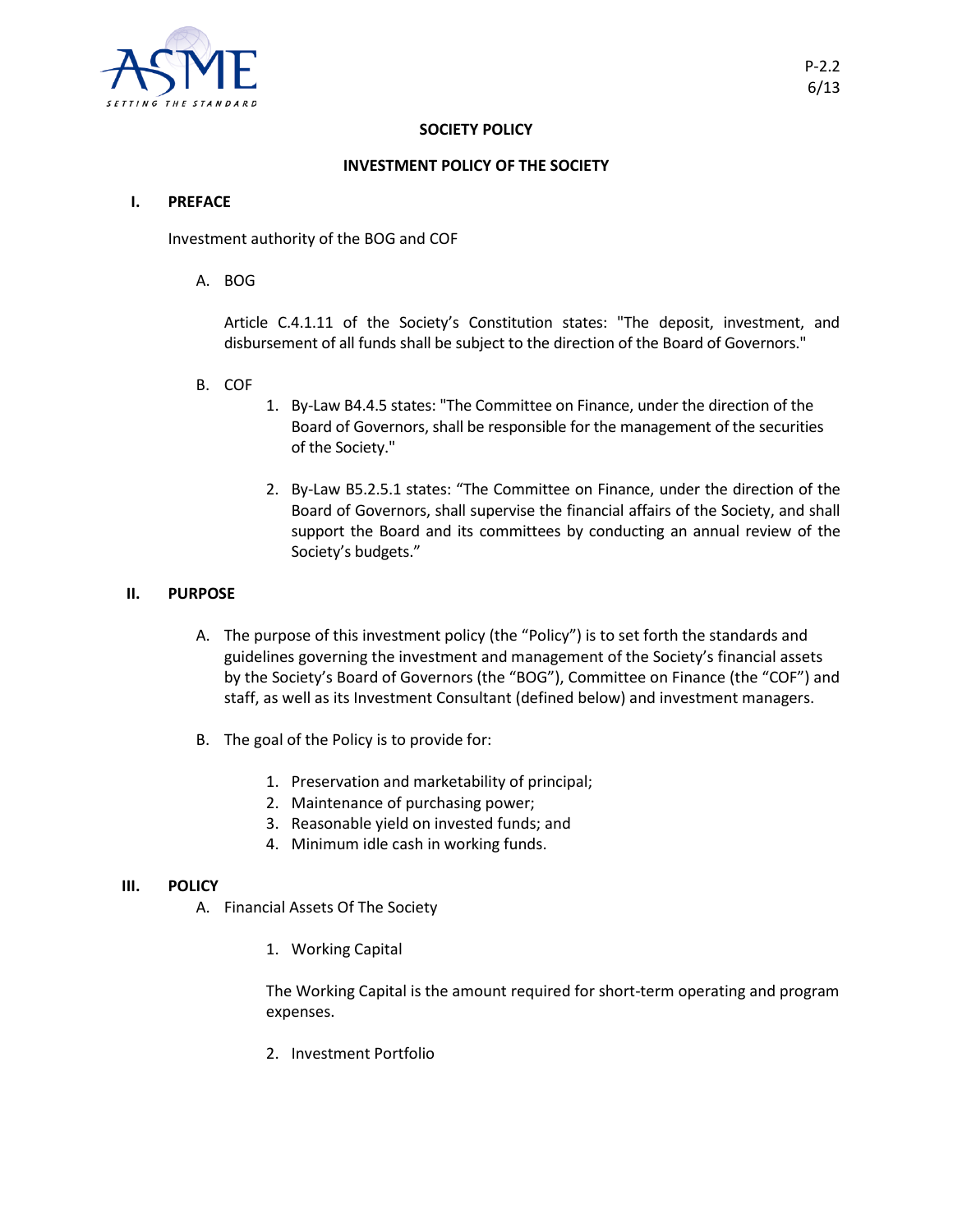The Investment Portfolio includes Reserve Funds, Endowment Funds and any other funds designated by the BOG as part of the Investment Portfolio.

- a. Reserve Funds are funds held in reserve to support the Society's future operations and strategic initiatives and to serve as a resource during economic downturns.
- b. Endowment Funds include temporarily and permanently restricted endowment funds.
- B. Investment Objectives And Guidelines
	- 1. Working Capital

The Working Capital will be invested, so far as practical, in income earning short-term U.S. Government securities, in short-term notes of well financed corporations, or various money market funds.

- 2. Investment Portfolio
	- a. The Investment Portfolio will consist of equities, fixed income securities and other types of investment (as defined below).
		- 1) Preservation of principal must be a prime consideration of investment.
		- 2) "Other types of investment" may include the following: purchase of real estate for use by the Society; purchase of real estate as a source of rental income; and other prudent investments. This type of investment may be made after economic analysis demonstrates that it will produce a return equal to or greater than the return earned through equities and fixed income securities.
	- b. Following are permitted investments and constraints recommended by the COF and approved by the BOG:
		- 1) Investments shall be limited to readily marketable securities, registered with the SEC.
		- 2) There shall be no leverage used in the Investment Portfolio.
		- 3) No purchase shall be made in securities issued by an investment manager or any of its affiliates.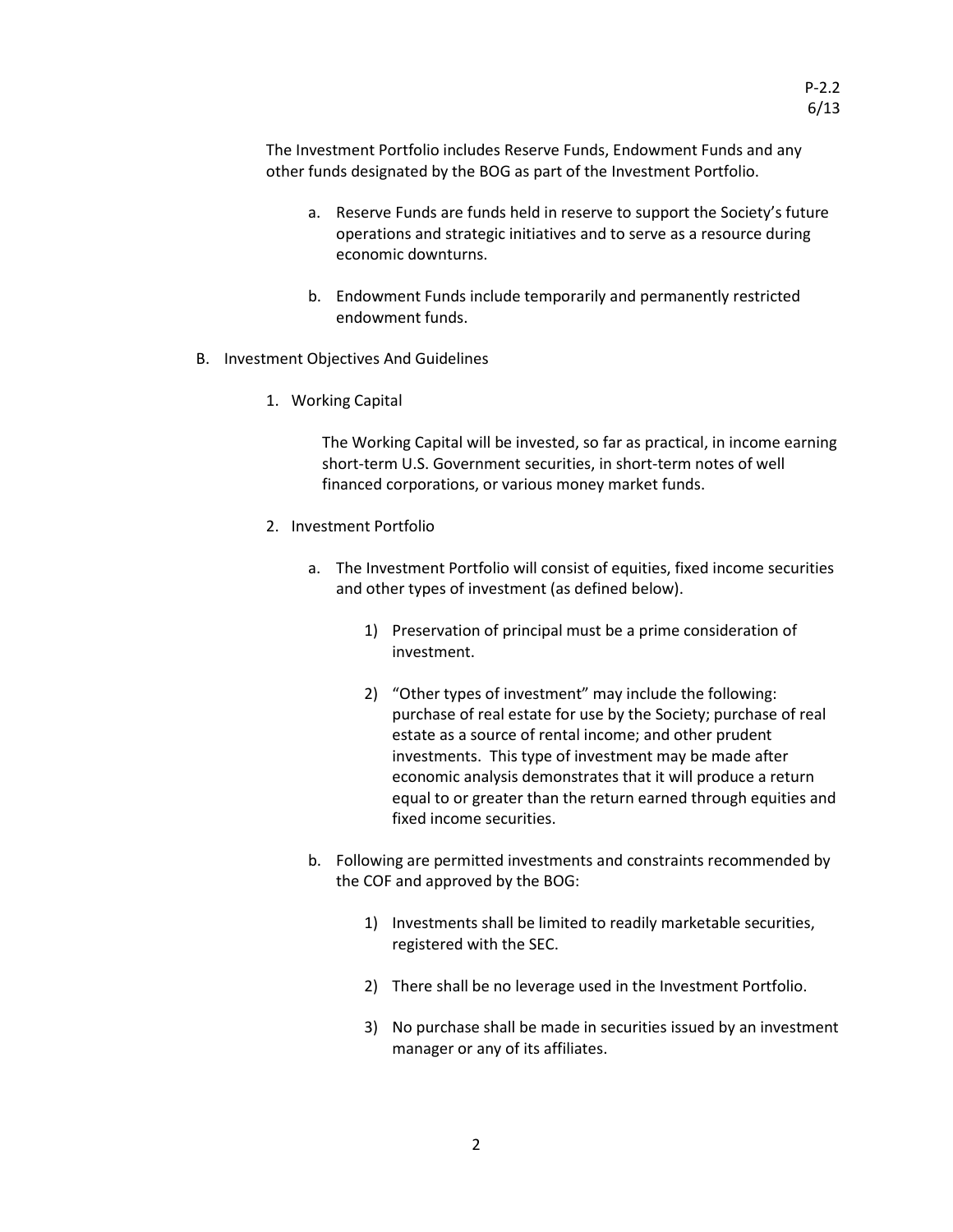- 4) No equity securities of a single issuer, or its affiliates, shall comprise more than 5% of the equity portion of any investment manager.
- 5) Equity holdings in American Depositary Receipts (ADR's) and other U.S. dollar denominated foreign securities, listed on the U.S. exchanges or on NASDAQ, must not exceed 20% of the portfolio, measured at market value.
- 6) All equity portfolios are to be fully invested at all times, with cash and cash equivalents not to exceed 5% of the total market value of the account. This maximum of 5% may be temporarily (not to exceed 30 calendar days) exceeded as a result of a sale of securities, or when newly allocated funds are received into the account.
- C. Diversification And Allocation
	- 1. Investments of the Investment Portfolio will be diversified to limit the risk of loss resulting from the concentration of assets in a specific type of investment, specific maturity, specific issuer or sector unless the COF determines that, because of special circumstances, the purposes of a fund is better served without diversification. The COF will periodically review the diversification strategy but it must review any decision to not diversify on an annual basis.
	- 2. From time to time COF may set, based on the financial and economic conditions, ranges for the allocation of equities, fixed income securities and other types of investment in the Investment Portfolio. Staff will monitor external manager compliance with the asset allocation ranges on a monthly basis. In the event that the asset allocation ranges are not being met, staff will advise the Investment Consultant to take corrective action. The Investment Consultant will then develop alternatives and options to be presented to the COF for discussion and approval.
- D. Delegation To External Agents
	- 1. To the extent it considers prudent, the COF may delegate management and investment decisions to one or more external agents, such as a bank, investment advisor, investment manager or custodian, except where prohibited by the terms of a gift instrument.
	- 2. The COF will act in good faith and with the care an ordinarily prudent person in like position would exercise under similar circumstances in (i) selecting, continuing or terminating the external agent; (ii) establishing the scope and terms of the delegation, including the compensation to be paid; and (iii)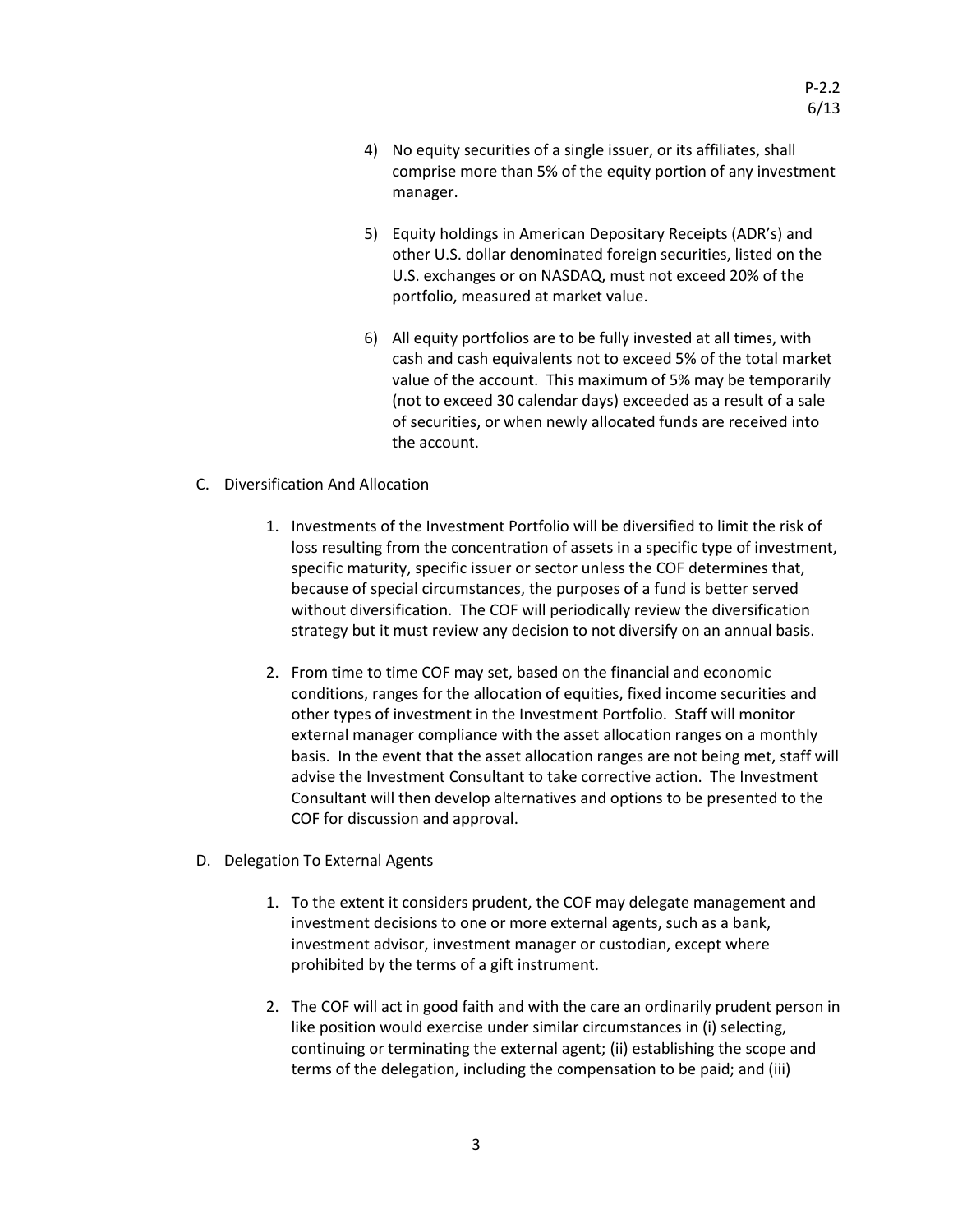monitoring the agent's performance and compliance with the scope and terms of the delegation.

- 3. The COF, in making the decision as to whether to delegate such functions to a specific external agent, shall conduct such due diligence as the BOG deems appropriate, such as reviewing information regarding the external agent's experience, personnel, track record and proposed compensation as compared to appropriate peers.
- 4. An external agent to which management and investment authority is delegated owes a duty to the Society to exercise reasonable care, skill and caution to comply with the scope and terms of the delegation.
- E. Investment Consultant
	- 1. The COF will appoint a professional investment consultant (the "Investment Consultant") for advice on the investment allocation and on the specific investments to be purchased and sold. The Investment Consultant should be qualified to manage an investment portfolio, have a documented track record of investment portfolio management results and be independent of investment sales. The COF will choose the Investment Consultant, monitor his/her performance, and make changes as deemed necessary.
	- 2. The COF will review with the Investment Consultant the asset allocation and performance at the quarterly COF meetings. Based on input from the Investment Consultant, the COF will determine if any changes to the Investment Portfolio are necessary. The Investment Consultant will research and provide appropriate investment options, and the COF will make the final decision.

# **IV. PROCEDURE**

- A. Performance Review & Reporting
	- 1. Reports on investments in the Investment Portfolio will be provided to the appropriate Society committees in a format and on a schedule approved by the COF.
	- 2. Internal & External Monthly and quarterly reports on the performance of investments will be provided by the Society's Finance Department to the appropriate committees and participating Society Units.
	- 3. Reports of investment performance will include:
		- a. The return on the Investment Portfolio;
		- b. Comparisons against the established benchmarks; and
		- c. The effect of the investments on Society reserves.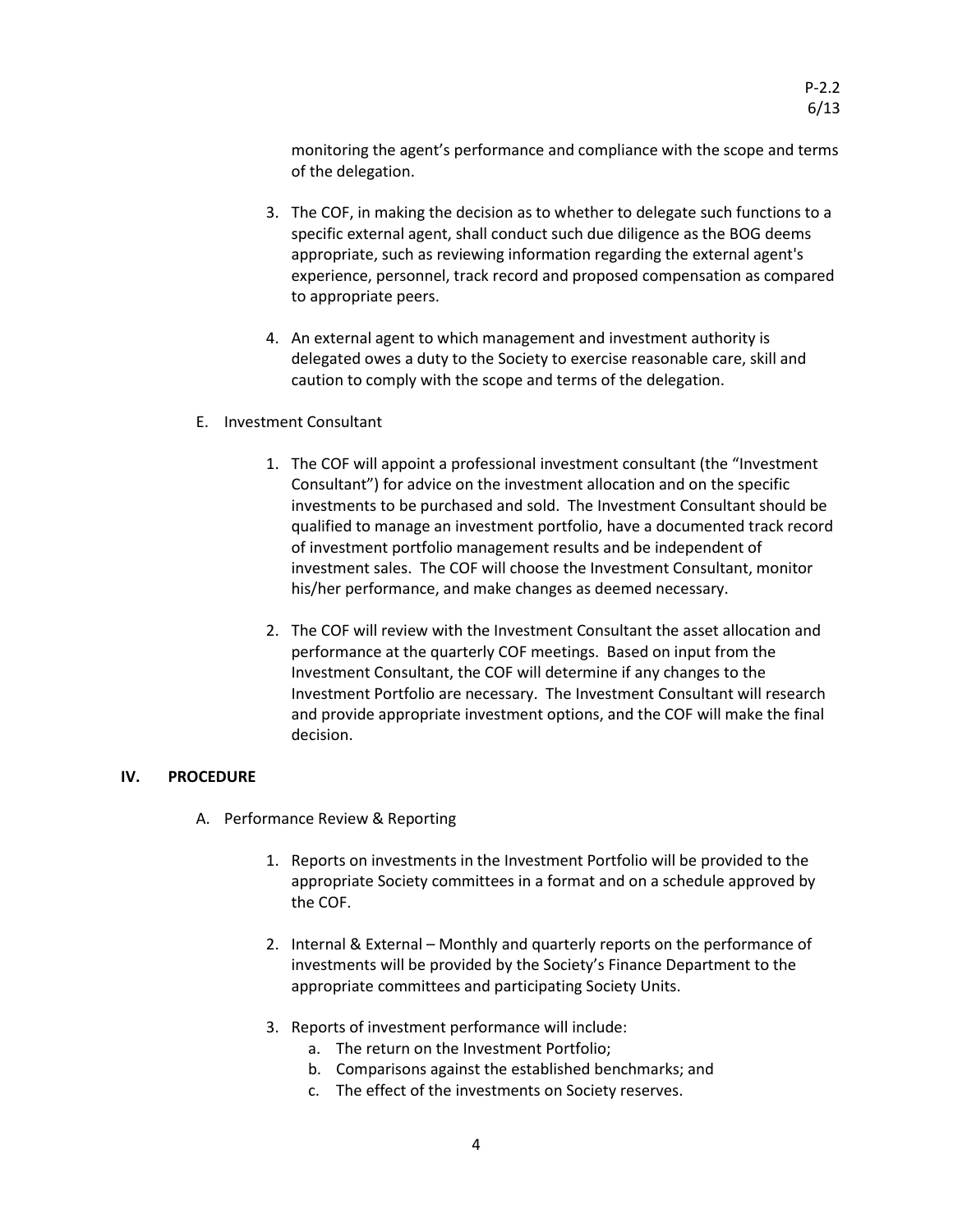- 4. The Investment Consultant will independently provide the COF with quarterly reports on the performance of the Investment Portfolio.
- B. Guidelines On Prudent Investing
	- 1. Standard of Care

Each person responsible for managing and investing an institutional fund of the Society will do so in good faith with the care an ordinarily prudent person in a like position would exercise under similar circumstances and will consider both the purposes of the Society and the purpose of each institutional fund. The term "institutional fund" refers to each fund held by the Society other than an asset held not for investment but primarily to accomplish a programmatic purpose of the Society.

2. Factors Requiring Consideration

In managing and investing an institutional fund, the following factors, if relevant, will be considered:

- a. General economic conditions;
- b. The possible effect of inflation or deflation;
- c. The expected tax consequences, if any, of investment decisions or strategies;
- d. The role that each investment or course of action plays within the Society's overall investment portfolio;
- e. The expected total return from income and the appreciation of investments;
- f. Other resources of the Society;
- g. The needs of the Society and the institutional fund to make distributions and to preserve capital; and
- h. An asset's special relationship or special value, if any, to the purpose of the Society.
- 3. Management and investment decisions about an individual asset will be made not in isolation but rather in the context of the portfolio of an institutional fund as a whole and as part of an overall investment strategy having risk and return objectives reasonably suited to the fund and the Organization.
- 4. COF will diversify the assets of an institutional fund unless it prudently determines that, because of special circumstances, the purposes of the fund are better served without diversification. Any decision not to diversify will be reviewed as frequently as circumstances require, but at least annually.
- 5. Within a reasonable time after receiving property, COF will make and carry out decisions concerning the retention or disposition of the property or the